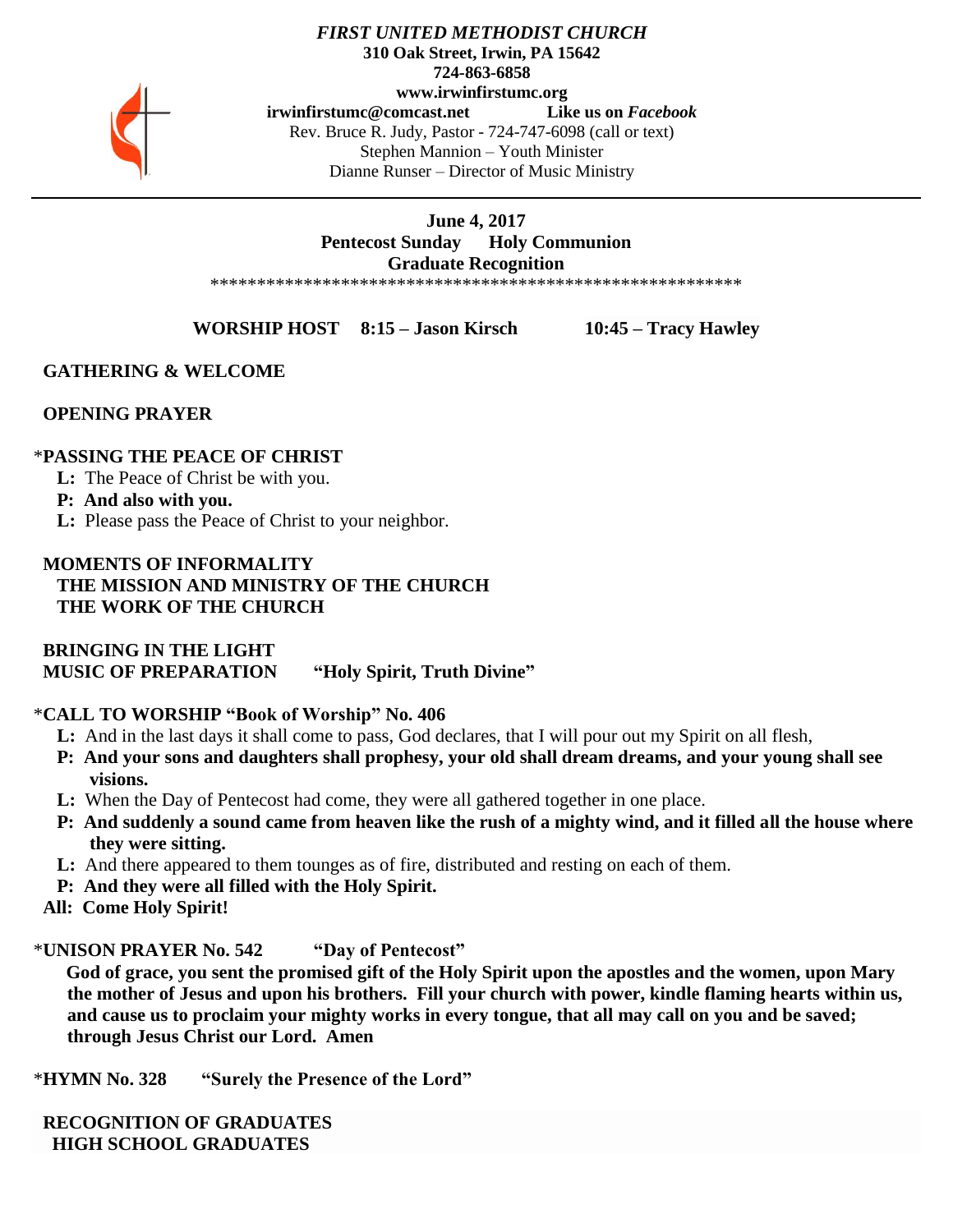- Emily Dambrosia graduated from Valley High School. She will attend Penn State, New Kensington Campus to major in Radiology.
- Caleb Mason Smith graduated from Norwin High School. He will be attending Penn State Greater Allegheny to major in accounting. He also signed his national letter of Intent to play baseball for the Nittany Lions.



Andy Halza – graduated from Norwin High School.

## **COLLEGE GRADUATES**

- Jeremy Campbell graduated from Indiana University of Pennsylvania on May 13, 2017 with a degree in Business Management. He is employed by Walgreen's as an assistant manager.
- Lindsay Deanne Smith graduated Summa Cum Laude and received her Bachelor of Arts with Honors from Seton Hill University on May 13, 2017. She will pursue employment as an elementary or special education educator. She will also continue her academic career at Penn State University to obtain her Master's Degree.
	- Lindsay finished with a perfect 4.0 grade average and received the Sullivan Award for receiving the highest grade point average in her academic career. She also received the Michael J. Relihan Memorial Award for excellence in Special Education.
- Steven Munden graduated from Washington & Jefferson University with a degree in Biology. He will be attending Duquesne University in the Fall to major in Pre-Med Post Back. Steven currently works as an EMT for the Rostraver and Sewickley Ambulance services.
- Casey Yanos graduated in December from The University of Toledo in Toledo, Ohio. She received her MS in biology. She is currently working on her PhD in Environmental Science at the University of Groningen in Groningen, Netherlands.

## **CHILDREN'S MOMENTS No. 2233 "This Is Where Children Belong"**

*(Our Children's Collection this morning will be given to the "Union Mission of Latrobe." Please see the announcements for more details.)*

 **ANTHEM "Always in Your Presence" - Chris Ghrist**

 **WORD OF GOD Acts 1:8; 2:1-8**

# **PRESENTATION OF GOD'S TITHES AND OUR OFFERINGS**

 **OFFERTORY "Blest Be The Tie That Binds"**

# \***DOXOLOGY No. 95**

**Praise God, from whom all blessings flow; praise Him, all creatures here below: praise Him above ye heavenly host; praise Father, Son, and Holy Ghost. Amen**

# \***PRAYER OF DEDICATION AND THANKS**

\***HYMN No. 334 "Sweet, Sweet Spirit"**

## **JOYS AND CONCERNS**

 **For our joys we say: "Praise the Lord" For our concerns we say: "Lord, hear our prayers."**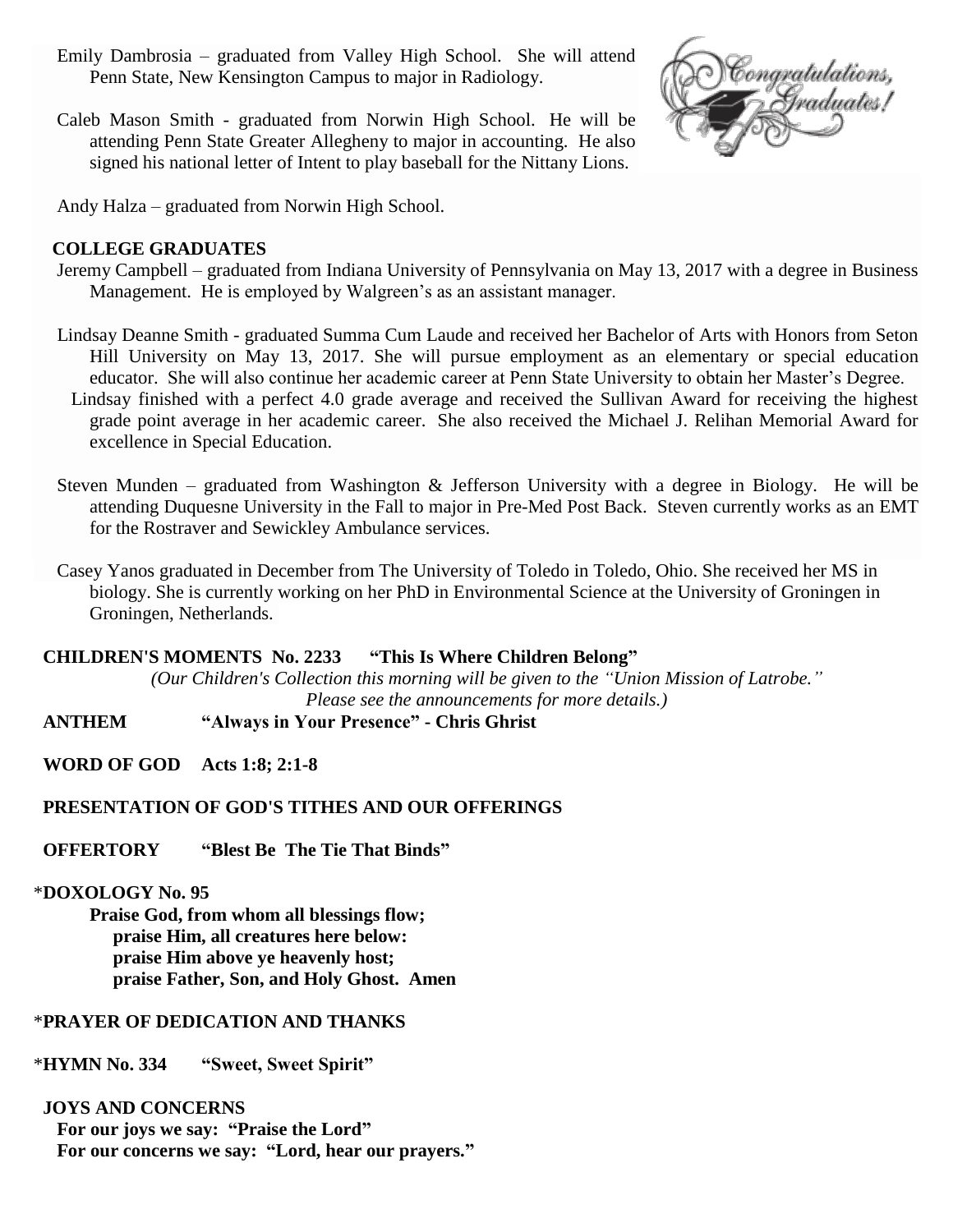# **PASTORAL PRYER & THE LORD'S PRAYER**

 **Our Father who art in heaven, hallowed be thy name, thy kingdom come, thy will be done on earth as it is in heaven. Give us this day our daily bread; and forgive us our trespasses as we forgive those who trespass against us. And lead us not into temptation, but deliver us from evil, for thine is the kingdom, and the power and the glory forever. AMEN.**

\***SERMON SCRIPTURE John 7:37-39**

 **SERMON "Power from on High"**

 **SACRAMENT OF HOLY COMMUNION THE INVITATION WORDS OF ASSURANCE SACRAMENT** (All are welcome. Please follow the directions of the ushers.)

\***HYMN No. 393 "Spirit of the Loving God"**

\***BENEDICTION**

\***MUSIC OF PARTING "Postlude In G"**

### \***Please stand if you are able**

*The service is under the control of the Holy Spirit. The altar rail is always open.* \*\*\*\*\*\*\*\*\*\*\*\*\*\*\*\*\*\*\*\*\*\*\*\*\*\*\*\*\*\*\*\*\*\*\*\*\*\*\*\*\*\*\*\*\*\*\*\*\*\*\*\*\*\*\*\*\*\*

> **ATTENDANCE LAST WEEK Saturday: 12 Sunday: 8:15 - 71 10:45 – 71**

## **SERVING YOU TODAY**

**TODAY'S ORGANIST:** Debbie Yarlett

**GREETERS:** 8:15 – Connie Fontana & Barbara Ceresa

10:45 – Lee Stewart & Lois Kuhn

USHERS TEAMS: 8:15 – Virginia Ives 10:45 – Lou Berta

**SOUND TEAM:** 8:15 – Jason Kirsch & Fritz Runser 10:45 – Penny Brant & Josh Burger

**NURSERY:** Our Nursery (birth through age 5) is open during the 10:45 worship service. The attendents today will be Kyle & Katrina Bryan. In the event that there is no attendent in the nursery, parents are still welcome to use the nursery however they must stay with their children.

**ALTAR FLOWERS:** The flowers on the Altar today are in memory of Lorraine Freeman from Bob, Alexis and Micayla.

\*\*\*\*\*\*\*\*\*\*\*\*\*\*\*\*\*\*\*\*\*\*\*\*\*\*\*\*\*\*\*\*\*\*\*\*\*\*\*\*\*\*\*\*\*\*\*\*\*\*\*\*\*\*\*\*\*\*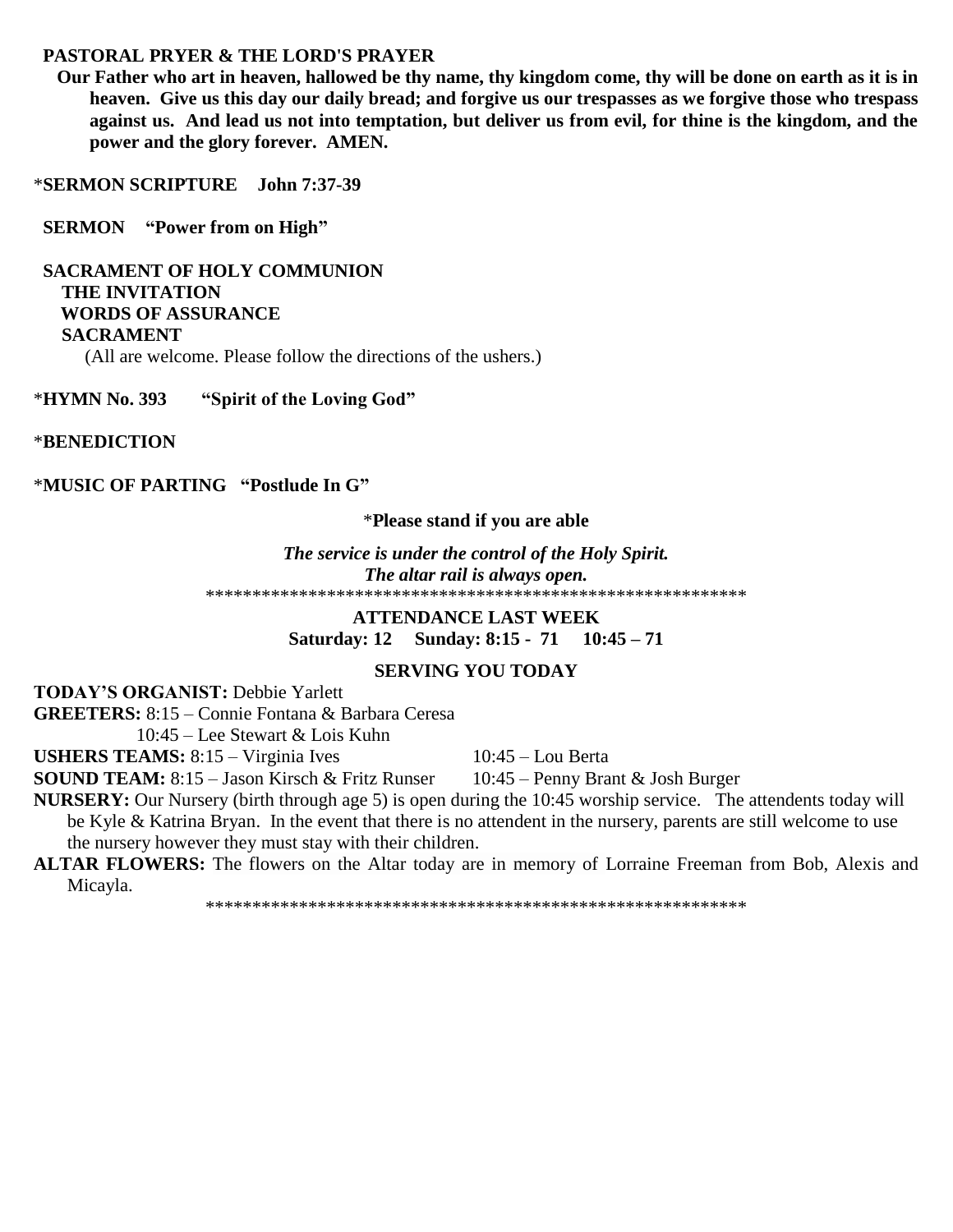#### **THIS WEEK AT OUR CHURCH**

**Office - 8:00 AM – 1:00 PM Monday thru Thursday; 8:00 AM – Noon on Friday**

**Pastor Bruce – 10:00 AM – 1:00 PM Tuesday, Wednesday & Thursday**

724-747-6098 (call or text) or email at [preacherptl@gmail.com](mailto:preacherptl@gmail.com) *Please feel free to contact Pastor Bruce if you are in need of a pastoral visit.*

**Today, Sunday, June 4 Pentecost Sunday, Communion Graduate Recognition Sunday** 8:00 Prayer 8:15 Worship Service 9:30 Sunday School 10:45 Worship Service

**Monday, June 5** 12:00 Happy Methodist Group at Rodney's Restaurant

**Tuesday, June 6** 6:15 TOPS 7:30 NA

**Wednesday, June 7** 10:00 Quilting Group 7:00 SPRC

**Thursday, June 8** 6:30 NA 7:00 "Crazy Love" Study Group

**Friday, June 9** 9:00 Food Bank Truck – Help Needed Gym Closed

**Saturday, June 10** 9:00 Food Bank – Help Needed 6:00 Contemporary Worship Service 7:00 Christian Singles Group

**Next Sunday, June 11** 8:00 Prayer 8:15 Worship Service 9:30 Sunday School 10:45 Worship Service

\*\*\*\*\*\*\*\*\*\*\*\*\*\*\*\*\*\*\*\*\*\*\*\*\*\*\*\*\*\*\*\*\*\*\*\*\*\*\*\*\*\*\*\*\*\*\*\*\*\*\*\*\*\*\*\*\*\*\*\*\*\*\*\*\*\*\*\*\*\*\*\*\*\*\*\*

**THE HAPPY METHODIST GROUP** will meet for lunch at Rodney's Restaurant on Monday, June 5<sup>th</sup> at 12:00 noon. If you have any questions about the lunch, or the Happy Methodist group, please contact Shirley McCune at 724-527-2497.

#### \*\*\*\*\*\*\*\*\*\*\*\*\*\*\*\*\*\*\*\*\*\*\*\*\*\*\*\*\*\*\*\*\*\*\*\*\*\*\*\*\*\*\*\*\*\*\*\*\*\*\*\*\*\*\*\*\*\*\*\*\*\*\*\*\*\*\*\*\*\*\*\*\*\*\*\*



**THERE IS A NEW MINISTRY HERE AT IRWIN FUMC "Stitch in Faith Ministry"**

**Meeting Place**: the Upper Room off the balcony

(previously the District Superintendent's office)

**Dates**: Wednesday, June  $7<sup>th</sup>$  from  $10:00 - 11:00$  AM

Wednesday, June  $21<sup>st</sup>$  from  $7:00 - 8:00$  PM

**Ministry**: We will be learning how to make prayer quilts.

**What to Bring**: Yourself and the desire to learn how to quilt. No experience is required. We would love for all who are able to come and join the fun!

**Quilting Instructor**: Mary Reed (724-864-5376)

**Direct questions to**: Mary Reed or Cindi Painter (724-446-0224)

\*\*\*\*\*\*\*\*\*\*\*\*\*\*\*\*\*\*\*\*\*\*\*\*\*\*\*\*\*\*\*\*\*\*\*\*\*\*\*\*\*\*\*\*\*\*\*\*\*\*\*\*\*\*\*\*\*\*\*\*\*\*\*\*\*\*\*\*\*\*\*\*\*\*\*\*

# **ANNOUNCEMENTS**

\*\*\*\*\*\*\*\*\*\*\*\*\*\*\*\*\*\*\*\*\*\*\*\*\*\*\*\*\*\*\*\*\*\*\*\*\*\*\*\*\*\*\*\*\*\*\*\*\*\*\*\*\*\*\*\*\*\*\*\*\*\*\*\*\*\*\*\*\*\*\*\*\*\*\*\*

**CHILDREN'S COLLECTIONS:** The Children's Collections this week will be sent to the Union Mission of Latrobe, Inc. The Union Mission of Latrobe, Inc. is a Judeo-Christian based, non-profit mission, providing temporary shelter and needed services to homeless men in Westmoreland County and surrounding counties, while assisting them in their move toward self-sufficiency. You can learn more about Union Mission at http://www.theunionmission.org

*Flight 93 Memorial*: 5/28 - \$126.00 \*\*\*\*\*\*\*\*\*\*\*\*\*\*\*\*\*\*\*\*\*\*\*\*\*\*\*\*\*\*\*\*\*\*\*\*\*\*\*\*\*\*\*\*\*\*\*\*\*\*\*\*\*\*\*\*\*\*\*\*\*\*\*\*\*\*\*\*\*\*\*\*\*\*\*\*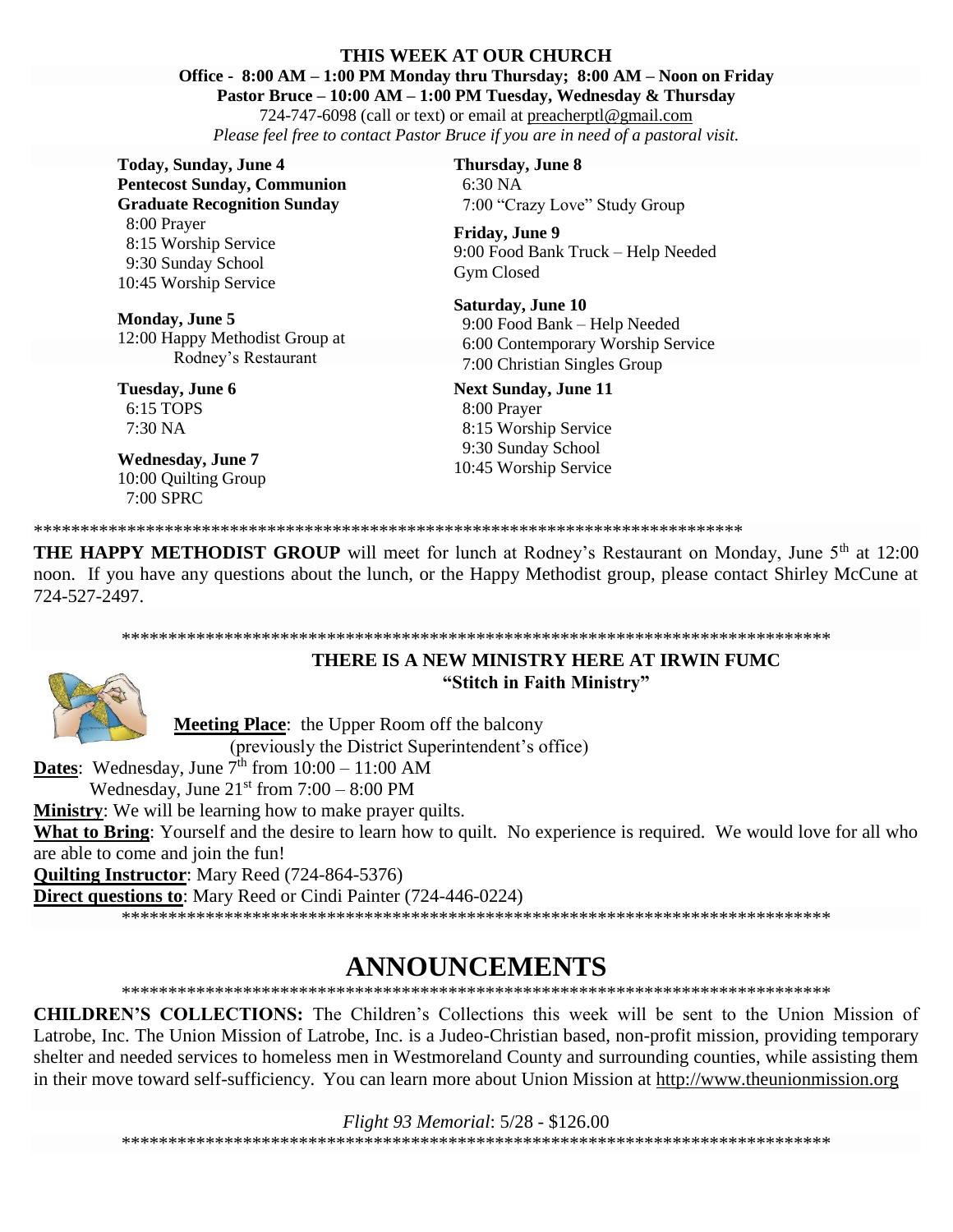**Camp Fundraiser Hoagie Sale for June** – Today is the last day to order hoagies for the June sale.. Hoagies will be delivered after both services on Sunday, June 11th. All proceeds from the June, July and August Sale will go into the general campership fund. Order forms are available on the camp table in the narthex. Completed orders can be placed in the box on the table. The cost is \$6.50 and checks (payable to First UM) are due when you pick up your



hoagie. Thanks for supporting our camping program! So far, we have 16 campers registered for the summer camping program! It's not too late to register if you are still thinking about going to Jumonville, Camp Allegheny or Wesley Woods! Monies and scholarships are available! Questions...contact Laurie Saporito, Camp Steward at 724-864-5649 or [cts72@hotmail.com](javascript:window.top.ZmObjectManager.__doClickObject(document.getElementById(%22OBJ_PREFIX_DWT2710_com_zimbra_email%22));)

\*\*\*\*\*\*\*\*\*\*\*\*\*\*\*\*\*\*\*\*\*\*\*\*\*\*\*\*\*\*\*\*\*\*\*\*\*\*\*\*\*\*\*\*\*\*\*\*\*\*\*\*\*\*\*\*\*\*\*\*\*\*\*\*\*\*\*\*\*\*\*\*\*\*\*\*



# **CHILDREN FROM TODDLER TO HIGH SCHOOL**



There will be Summer Sunday School class on June 18<sup>th</sup>. The class will have a short lesson by Pastor Bruce, a craft, and a snack.



# PLEASE PLAN TO ATTEND!

# Anyone interested in helping should contact Ethel Rosenburg (724-864-3833) or Pastor Bruce (724-747-6098.) **RICK SIMMS MEMORIAL WORK TRIP**

*Not a work team member? Following are some ways that Work Trip Coordinators, Patty & Jack Osterman (phone - 724-863-2796 or email – [namretsojp@gmail.com\)](javascript:window.top.ZmObjectManager.__doClickObject(document.getElementById(%22OBJ_PREFIX_DWT6859_com_zimbra_email%22));) suggest that you can be a part of the work trip without leaving the Irwin area.*

# iT&d/7atiT&d/7at

**PURCHASE BUILDING MATERIALS -** We hope you have taken the opportunity to fill out the half sheet form to purchase building materials. In honor or In memory of someone, or To the Glory of God. You may also use one of the envelopes in the pews to place monies in and get it to the office via the collection plate. In addition to supporting financially, donating food items and furniture we want to give you each an opportunity to place your name, a note to the family, etc. on a few pieces of lumber that will become part of the new addition. On the first week of June there will be a couple of 2 x 6 x 10's in the narthex on sawhorses for that purpose.

# ;T%√<del>a</del>v7atiT%√av7at

**WORK TRIP 2017 NON-PERISHABLE FOOD ITEMS JUNE 4TH -** To help defray some of the cost for the food on the work trip - donations of non-perishable food items will be collected. Food bags are on a table in the narthexan item of food is written on the bag - take one or as many bags as you wish to donate - purchase the item(s) - return the food in the bag next Sunday - June 11th. Thank you in advance for your generosity. Patty Osterman

**BAKERS NEEDED -** to make cookies for the mission work trip. Needing 6 bakers to donate 2 dozen cookies to help with desserts after meals - NO NUTS PLEASE. A sign-up sheet is located at the work trip poster site. Cookies can be brought to church on June  $18<sup>th</sup>$  - the day we are leaving. Thank you

# $\frac{1}{2}$   $\frac{1}{2}$   $\frac{1}{2}$   $\frac{1}{2}$   $\frac{1}{2}$   $\frac{1}{2}$   $\frac{1}{2}$   $\frac{1}{2}$   $\frac{1}{2}$   $\frac{1}{2}$

**GIFT BASKET FOR FAMILY -** A basket is located under the work trip poster if anyone would like to make a donation for the 2 boys. Alex is 8 years old- boys 8-10 or boys large shirt. Isaiah- 16 years old- men's medium; 34x30-32 pants. They don't play any sports but enjoy football and WVU

# iT&d/7atiT&d/7at